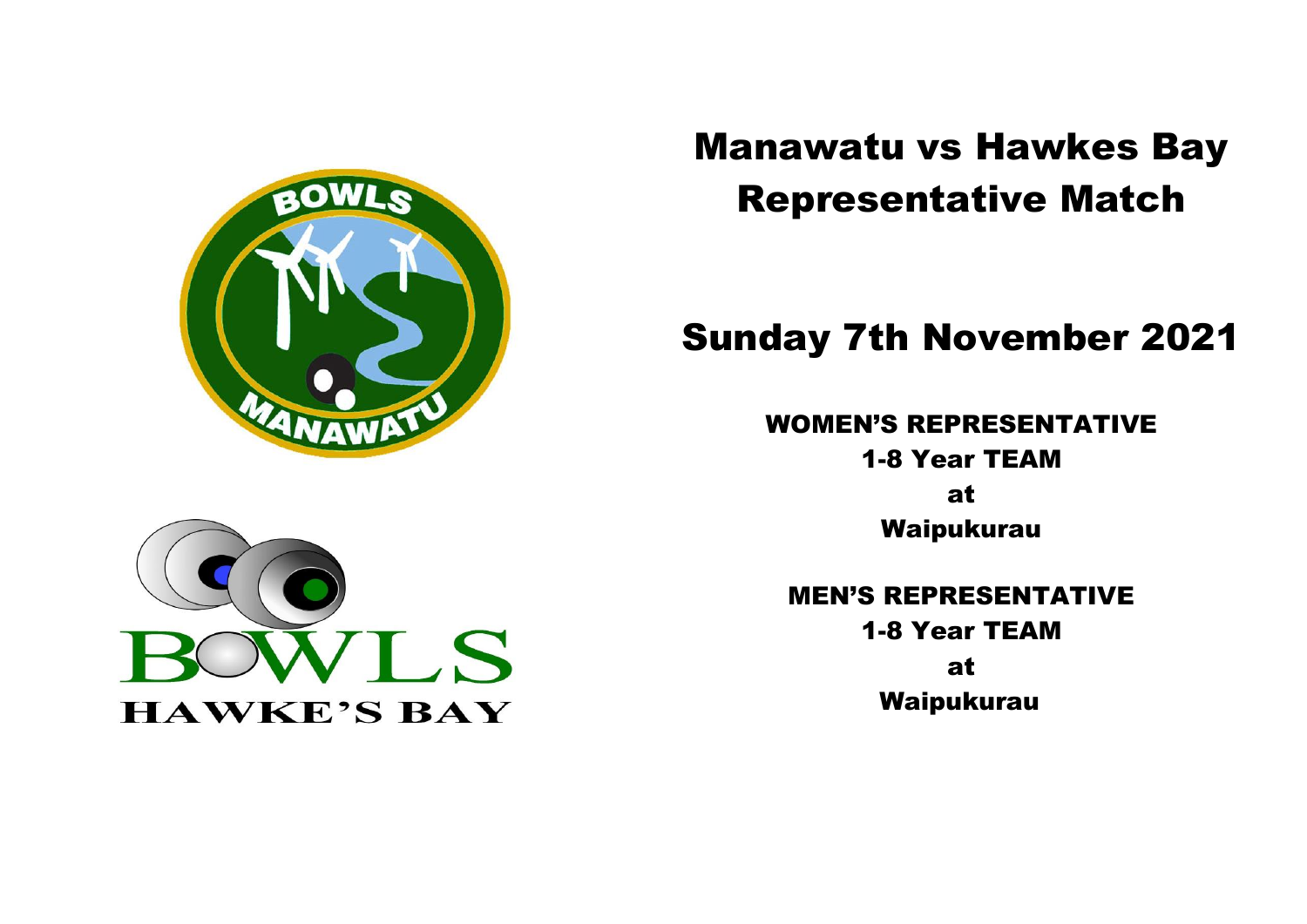## **Hawkes Bay (Men) Black Single:** Bevan Webb Pairs: Alex Jones (S) & Aaron Bryant **Triples:** Bevan Webb (S) Barrie Herbison & Steve Cowan **Fours:** Alex Jones (S) Aaron Bryant, Barrie Herbison & Steve Cowan

## **Hawkes Bay (Men) White**

**Singles:** Len Lynskey **Pairs:** Campbell Cochrane (S) & Mark Jones **Triples:** Ray Scott (S) Zay Rio da Silva & Len Lynskey **Fours:** Ray Scott (S) Campbell Cochrane, Mark Jones & Zay Rio da Silva

# **Hawkes Bay Round 3 Men**

**Singles:** Zay Rio da Silva **Pairs:** Aaron Bryant (S) & Mark Jones **Triples:** Beven Webb (S) Campbell Cochrane & Barrie Herbison **Fours:** Alex Jones (S) Ray Scott, Steve Cowan & Mark Jones

## **Hawkes Bay (Women) Black**

**Singles:** Kathryn Lynsky Pairs: Sue Rogers (S) & Joni Hakopa **Triples:** Kathryn Lynsky (S), Janine Hearn & Adia Crawford **Fours:** Sue Rogers (S), Joni Hakopa, Adia Crawford & Janine Hearn

**Hawkes Bay (Women) White Singles:** Lyn Hunn Pairs: Lyn Hunn (S) & Henrietta Scott **Triples:** Maree Nilsen (S), Avril Denton & Heather Raad **Fours:** Maree Nilsen (S), Avril Denton, Heather Raad & Henrietta Scott

**Hawkes Bay Round 3 Women Singles:** Henrietta Scott **Pairs:** Kathryn Lynsky (S) & Lyn Hunn **Triples:** Sue Rogers (S), Janine Hearn & Heather Raad **Fours:** Maree Nilsen (S), Joni Hakope, Avril Denton & Adia Crawford

**Manawatu (Men) Green Singles:** P Edwards **Pairs:** Darren Wright (S) & Pat Edwards **Triples:** Aaron Madden (S), Ray Taylor & Phil Gausel **Fours:** Darren Wright (S), Aaron Madden, Ray Taylor & Phil Gausel

# **Manawatu (Men) White**

**Singles:** Bruce Graham **Pairs:** Bruce Graham (S) & Jason Tiddy **Triples:** Ken Macrae (S), Colin Leslie & Paul Christian **Fours:** Ken Macrae (S) Colin Leslie, Jason Tiddy & Paul Christian

# **Manawatu Round 3 Men**

**Singles:** Pat Edwards **Pairs:** Darren Wright (S) & Phil Gausel **Triples:** Aaron Madden (S) Ray Taylor & Jason Tiddy **Fours:** Ken Macrae (S) Colin Leslie, Bruce Graham & Paul Christian

# **Manawatu (Women) Green**

**Singles** Christine Tester **Pairs** Sandy Pettersen (S) & Carla Roughan **Triples** Christine Tester (S), Kay Irvine & Rhonda Burroughs **Fours** Sandy Pettersen (S) Carla Roughan, Kay Irvine & Rhonda Burroughs

# **Manawatu (Women) White**

**Singles** Diane Gemmell **Pairs** Diane Gemmell (S) & Mary-Jane Freeman **Triples** Kylie Yates (S), Helen Weihepiehana & Helen McNearnie **Fours** Kylie Yates (S), Helen Weihepiehana, Mary-Jane Freeman & Helen McNearnie

# **Manawatu Round 3 Women**

**Singles** Kylie Yates **Pairs** Helen Weihepiehana (S) & Rhonda Burroughs **Triples** Sandy Pettersen (S), Kay Irvine & Diane Gemmell **Fours** Christine Tester (S), Carla Roughan, Helen McNearnie & Mary-Jane Freeman